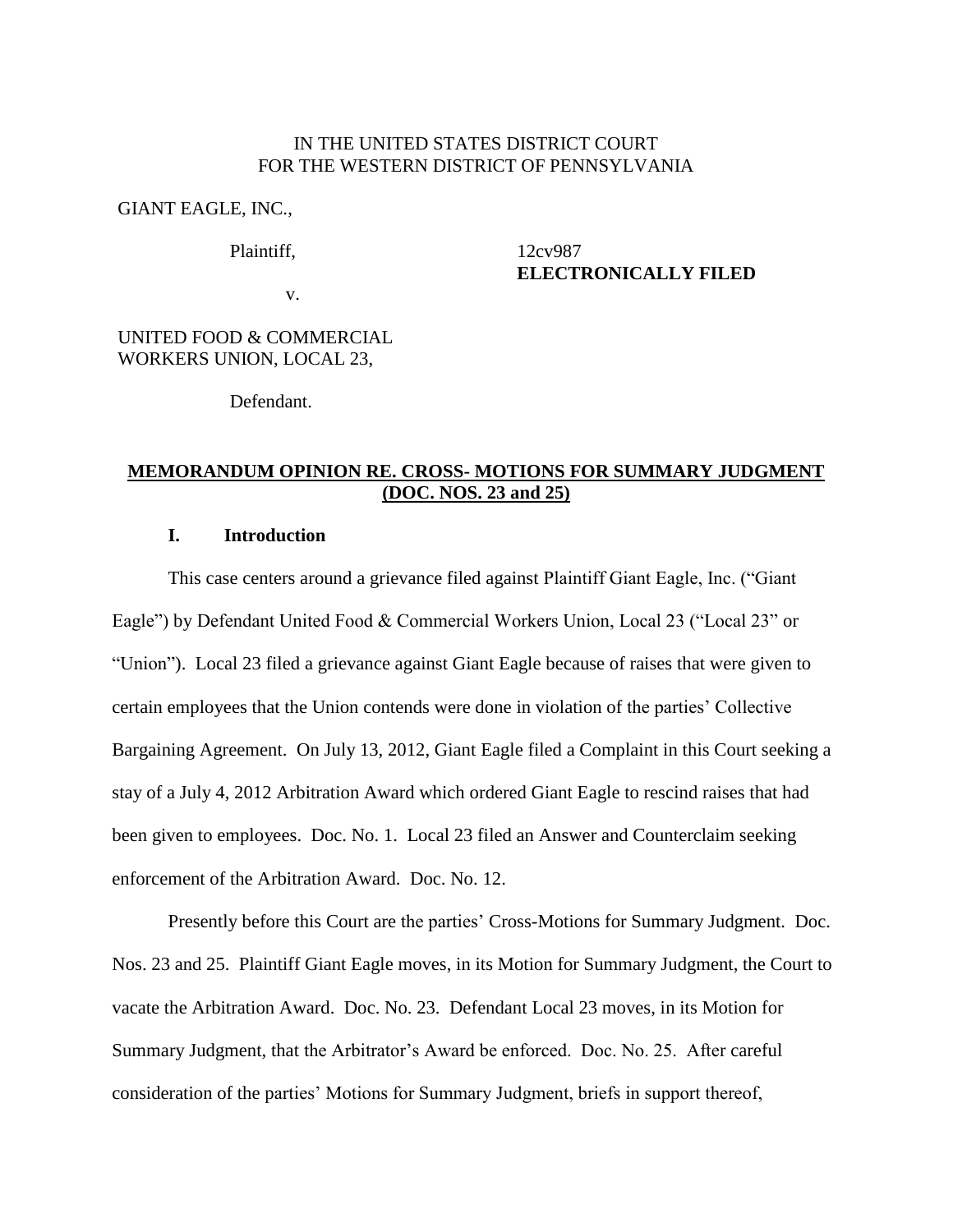statements of material facts, and response and reply briefs (doc. nos. 22-28, 31-32): Giant Eagle's Motion for Summary Judgment (Doc. No. 23) will be DENIED; Local 23's Motion for Summary Judgment (Doc. No. 25) will be GRANTED; and the Arbitrator's Award will be ENFORCED.

#### **II. Facts**

There are no disputed genuine issues of material fact in this case. This Opinion is based upon review of the parties' Collective Bargaining Agreement and the Arbitrator's Award. Doc. Nos. 22-1, 22-2.

Giant Eagle is supermarket chain which has stores in Pennsylvania, Ohio, West Virginia, and Maryland. Doc. No. 27,  $\P$ 1. Local 23 is the collective bargaining representative for certain units of Giant Eagle employees in Pennsylvania and West Virginia. Id. at ¶ 2. Giant Eagle and Local 23 entered into a Collective Bargaining Agreement for employees of the Edinboro, Pennsylvania store ("the Agreement") which was in effect, per its terms, from August 3, 2008, through August 7, 2011. Doc. Nos. 22-2, Doc. No. 27, ¶ 8.

In early 2011, Giant Eagle gave wage increases and higher starting wages to twenty-five (25) employees of the Edinboro store. Doc. No. 27, ¶ 10. Local 23 was not notified of these wage increases prior to their implementation. Doc. Nos. 22, ¶ 17 and 27, ¶ 13. On March 8, 2011, Cheryl Lawson, on behalf of the full-time clerks at the Edinboro Giant Eagle, filed a grievance over these wage increases. Doc. No. 27, ¶ 11. The grievance was that the "company failed to notify Union in regards to granting higher rates of pay for less senior members." Doc. No. 12-2.

An Arbitration hearing was held on March 30, 2012. Doc. Nos. 22-1, 3 and 27, ¶ 15. The Arbitrator issued an Opinion and Award upholding Local 23's grievance. Doc. No. 22-1.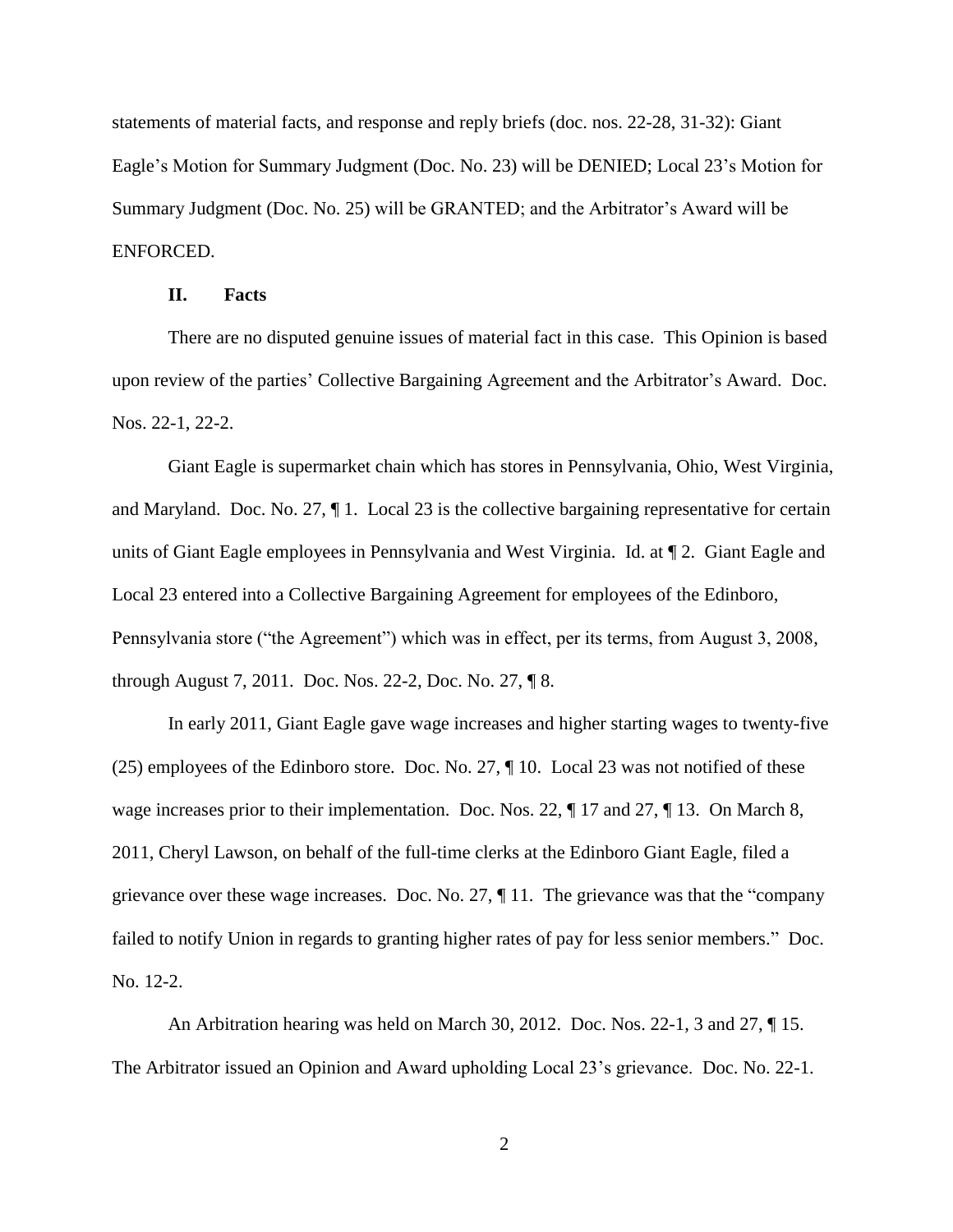The Arbitrator directed Giant Eagle to stop issuing raises "without first obtaining concurrence from the Union," and to rescind those increases already given. Id. at 21. The Arbitrator found that it was not appropriate for Giant Eagle to give other employees an increase to remedy this grievance. Id.

The Court has jurisdiction to resolve this dispute pursuant to Section 301 of the Labor Relations Management Act, 29 U.S.C. § 185, the Federal Arbitration Act, 9 U.S.C. §§ 10 and 28 U.S.C. §§ 1331 and 1337. Doc. No. 27, ¶ 5.

### **III. Standard of Review**

Vacatur of an arbitration award is governed by the Federal Arbitration Act ("FAA"), 9

U.S.C. §§ 1-16. Generally, the FAA, "requires courts to enforce privately negotiated agreements

to arbitrate, like other contracts, in accordance with their terms." *Verve Communications Pvt.* 

*Ltd. v. Software Int'l, Inc.,* 2011 WL 5508636 \*4 (D. N.J. Nov. 9, 2011) (*citing Ario v.* 

*Underwriting Memb. of Syndicate 53 at Lloyds for 1998 Year of Account*, 618 F.3d 277, 288 (3d

Cir. 2010)). The FAA was "designed to overrule the judiciary's longstanding refusal to enforce

agreements to arbitrate." *Id.* The statute provides four grounds for vacatur:

In any of the following cases the United States court in and for the district wherein the award was made may make an order vacating the award upon the application of any party to the arbitration-

- (1) where the award was procured by corruption, fraud, or undue means;
- (2) where there was evident partiality or corruption in the arbitrators, or either of them;
- (3) where the arbitrators were guilty of misconduct in refusing to postpone the hearing, upon sufficient cause shown, or in refusing to hear evidence pertinent and material to the controversy; or of any other misbehavior by which the rights of any party have been prejudiced; or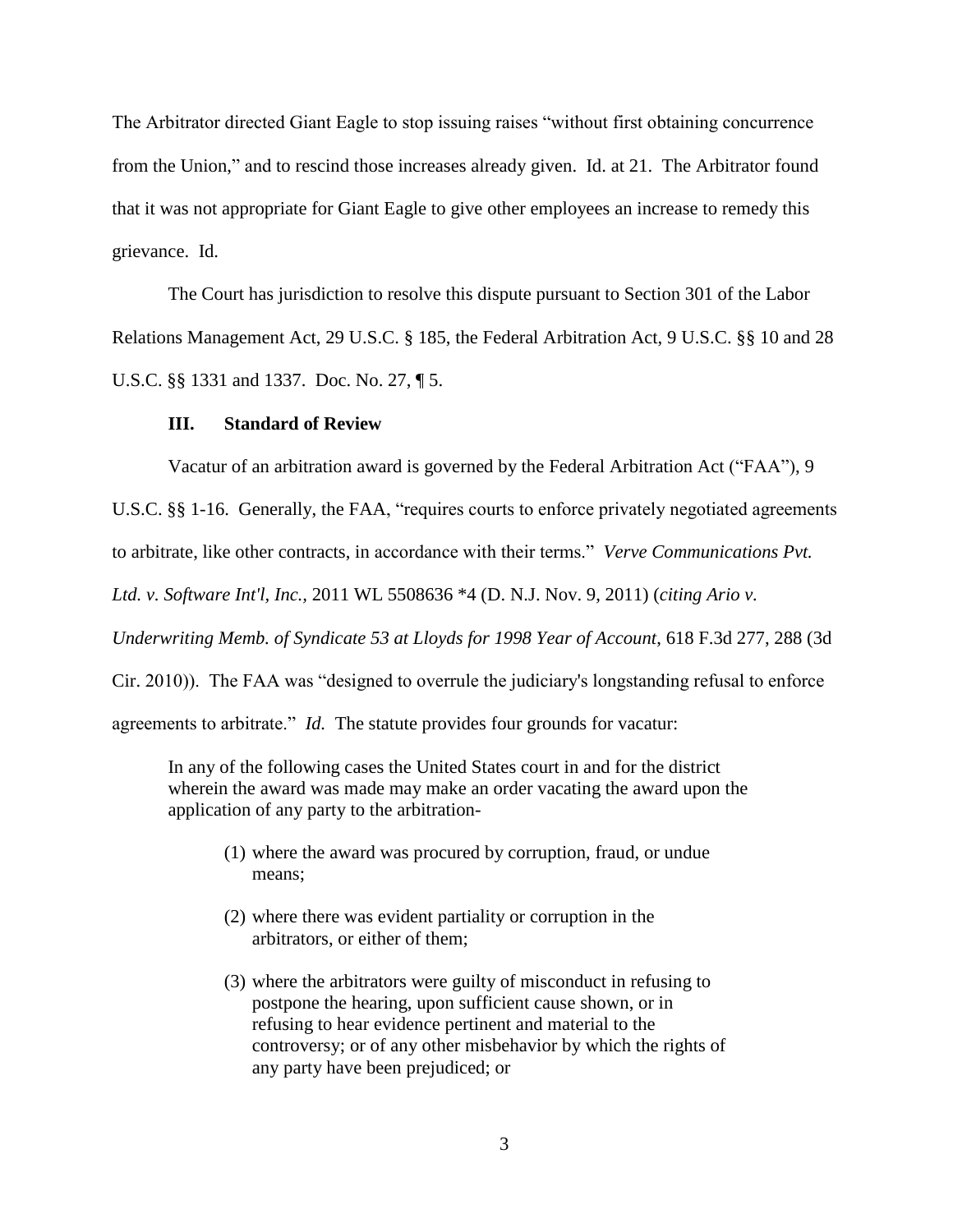(4) where the arbitrators exceeded their powers, or so imperfectly executed them that a mutual, final, and definite award upon the subject matter submitted was not made.

9 U.S.C. § 10(a).

The United States Supreme Court has instructed Federal courts to exercise a narrow and deferential role in reviewing arbitration awards arising out of labor disputes. *United Paperworks Int'l. Union, AFL-CIO v. Misco, Inc.*, 484 U.S. 29, 36 (1987); *United Steelworkers of America v. Enterprise Wheel & Car Corp.*, 363 U.S. 593, 596 (1960). Where parties have agreed to submit to arbitration under the FAA, a party may "ask a court to review the arbitrator's decision, but the court will set that decision aside only in very unusual circumstances." *First Options of Chicago, Inc. v. Kaplan,* 514 U.S. 938, 942 (1995).

The United States Court of Appeals for the Third Circuit has held that where a party seeks vacatur on the basis that the arbitrators "exceeded their powers" pursuant to 9 U.S.C. § 10(a)(4), the Court must "'determine if the form of the arbitrators' award can be rationally derived either from the agreement between the parties or from the parties['] submissions to the arbitrators.'" *Ario*, 618 F.3d at 295, *quoting Mut. Fire, Marine & Inland Ins. Co. v. Norad Reins. Co.*, 868 F.2d 52, 56 (3d Cir. 1989). Furthermore, an arbitration award cannot be overturned on this ground unless it is "'completely irrational.'" *Id.* As set forth by the United States Court of Appeals for the Third Circuit, this irrationality standard of review is quite deferential, as "'there must be absolutely no support at all in the record justifying the arbitrator's determinations for a court to deny enforcement of an award.'" *Ario*, 618 F.3d at 295-96, *quoting United Transp. Union Local 1589 v. Suburban Transit Corp.*, 51 F.3d 376, 379 (3d Cir. 1995).

Despite this deferential approach, courts will not simply "rubber stamp" the interpretations and decisions of arbitrators. *Merrill Lynch, Pierce, Fenner & Smith Inc. v. Schwarzwaelder*, 2012 WL 3264361, \*4 (3d Cir. Aug. 13, 2012), reh'g granted (Oct. 16, 2012)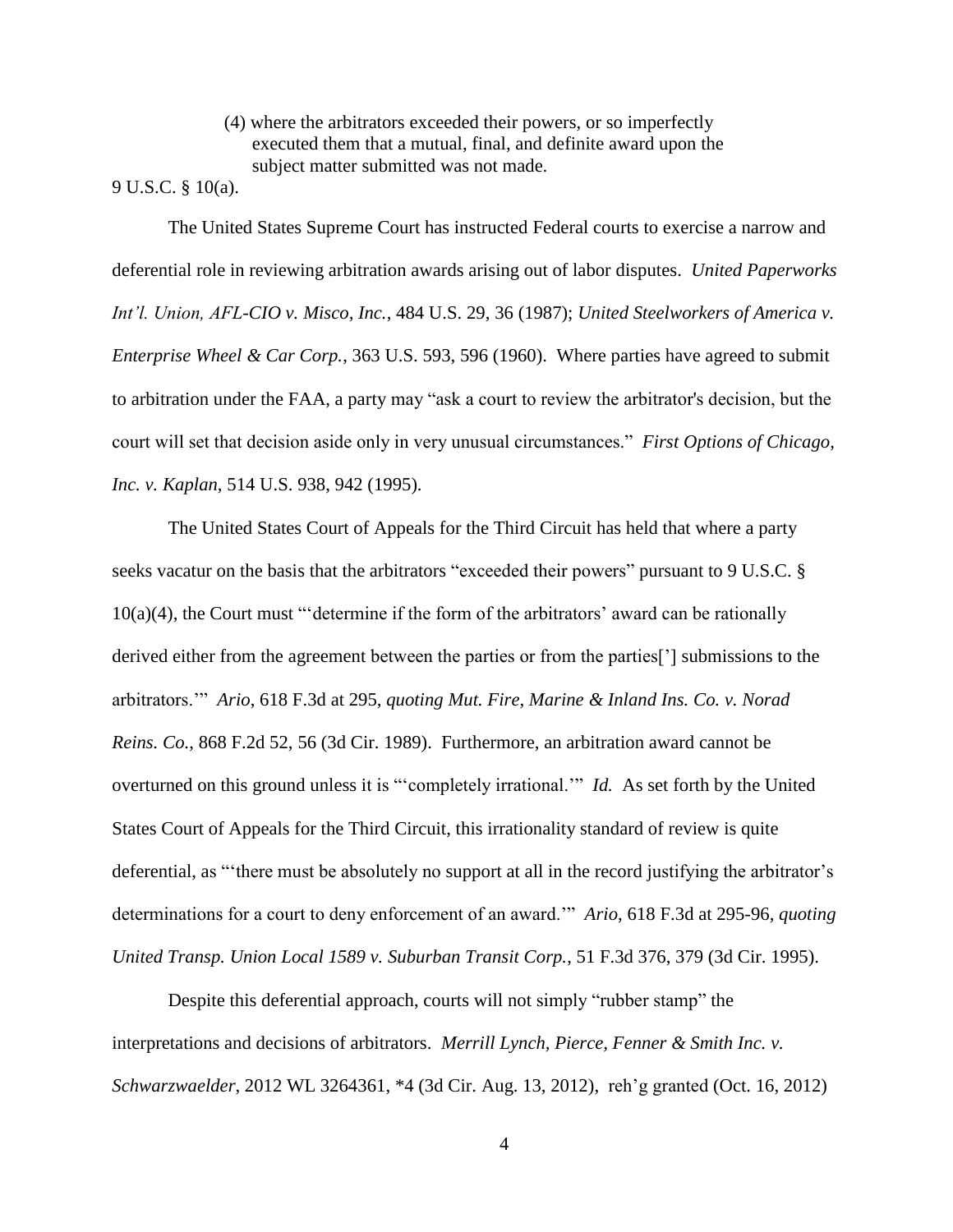(*citing Matteson v. Ryder Sys. Inc., 99 F.3d 108*, 113 (3d Cir. 1996)). Instead, the arbitrator is afforded "a strong presumption of correctness" because the parties to an arbitration agreement have bargained for their dispute to be resolved by the arbitrators rather than by the courts. *Id.*  (*citing Major League Umpires Ass'n v. Am. League of Prof'l Baseball Clubs*, 357 F.3d 272, 280 (3d Cir. 2004)). Again, the only role of the courts is to ask "whether the parties . . . got what they bargained for, namely an arbitrator who would first provide an interpretation of the contract that was rationally based on the language of the agreement, and second would produce a rational award." *Id.* (*citing Brentwood Med. Assocs. v. United Mine Workers of Am.,* 396 F.3d 237, 242 (3d Cir. 2005)).

## IV. **Discussion**

 Giant Eagle seeks that this Court stay the Arbitration Award pending resolution of this matter and vacate the award because: (1) the Arbitrator's finding contradicts the Collective Bargaining Agreement; and (2) the Arbitrator improperly exceed the scope of his authority to resolve the grievance. Doc. No. 24.

### **A. The Arbitration Award Does Not Contradict the Agreement**

Giant Eagle contends that the Arbitration Award must be vacated because it directly contradicts the parties' Agreement. Doc. No. 24, 11-17. Specifically, Giant Eagle argues that Article 14 of the Agreement gives it the sole discretion to increase starting rates, grant bonuses, and any other form of incentive and the Arbitrator's finding that "[t]he Employer violated Article 14.1 of the Agreement by granting individual employees wage increases *without obtaining approval from the Union*" directly contradicts this provision. (emphasis added). The parties dispute whether the Agreement requires only notice to the Union prior to implementation, or if Union notification and consent are required, and whether the Arbitrator erred in finding that both notice and consent were required.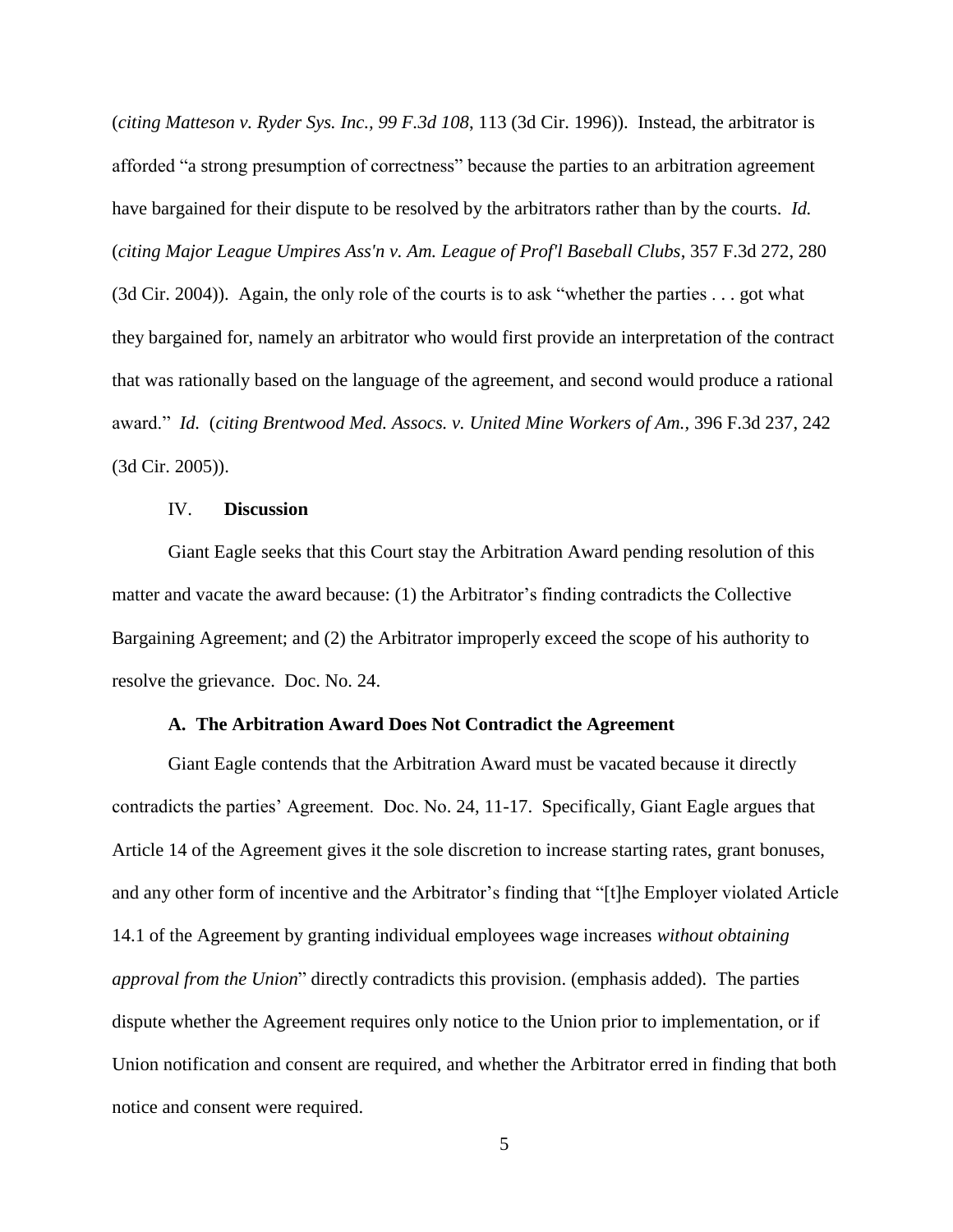Article 14 of the Collective Bargaining Agreement governs "Wages." Article 14.1 of the provides that:

The Company can increase starting rates, grant bonuses, individual increases, and any other forms of incentives. The increases can be done by department and/or store. The employer agrees to notify and/or meet with the union to discuss these matters prior to implementation. All of these changes can be done at the Company's sole discretion and any of these changes may be rescinded and/or modified.

Section 14.2 titled "Increase in Minimum Wage" sets forth the schedule that will apply if the state or federal minimum wage rate is increased. Section 14.3 titled "Excess Rates" provides that "the Employer shall not pay any wage rates in excess of those listed in Appendix "A" of this Agreement without first discussing and obtaining the approval of the Union, except as provided in 14.1." The last Section of Article 14, 14.4, concerns "new positions" and is not relevant to this Opinion.

An arbitration award draws its essence from a collective bargaining agreement and will be upheld when "its interpretation can in any rational way be derived from the agreement [when] viewed in light of its language." *Dubois Logistics, LLC v. United Food & Commercial Workers Union Local 23*, 2012 WL 707103, at \*3 (W.D. Pa. Mar. 5, 2012) (Gibson, J.) *quoting Brentwood*, 396 F.3d at 240. This is an "extremely deferential" standard of judicial review. *Southco Inc. v. Reell Precision Mfg. Corp.*, 331 Fed. Appx. 925, 928 (3d. Cir. 2009).

Despite Giant Eagle's arguments, there is sufficient evidence from the record from which the Arbitrator's Award could "in any rational way be derived from" the Agreement. *See Rite Aid of New Jersey, Inc. v. United Food and Commercial Workers Union, Local 1360*, 2012 WL 4888308 (3d Cir. Oct. 12, 2012) *quoting Brentwood*, 396 F.3d at 241. The Arbitrator did not ignore provisions in the Agreement which Giant Eagle contends render his Award unenforceable, including Article 14.3's provision, "except as provided in 14.1." The Arbitrator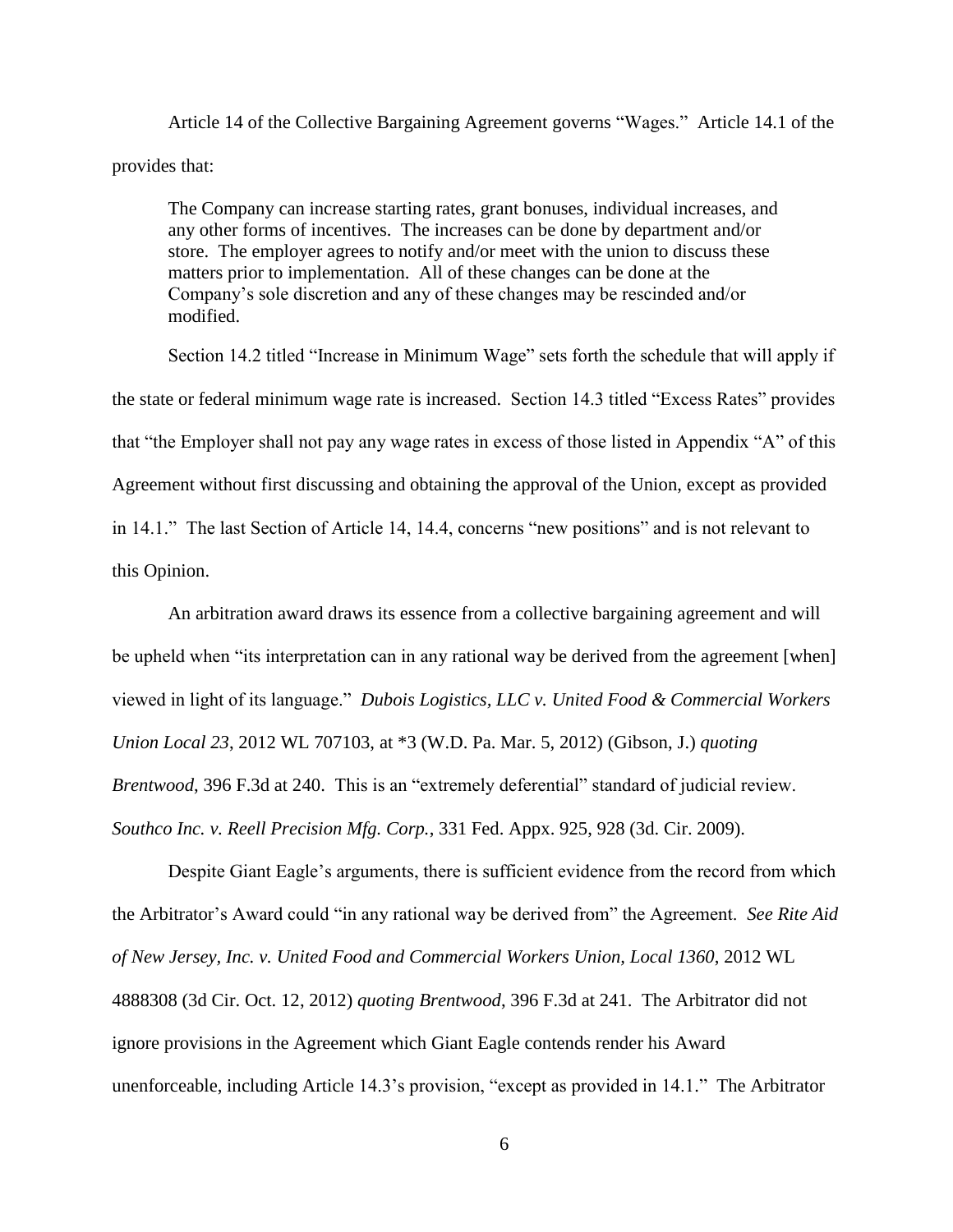addressed Article 14 within its context and found that there was ambiguity as to whether 14.1's requirement that Giant Eagle notify the Union of, and discuss, potential wage increases with them prior to implementation also required the Union's consent.

The Arbitrator found that the provisions within Article 14 were conflicting as to what was necessary because "Article 14.1 requires the Employer [Giant Eagle] to notify and/or meet with the Union to discuss these matters prior to implementation. Article 14.3 does not permit the Employer [Giant Eagle] to make any changes to the wage rates without first discussing with and obtaining approval of the Union, except as provided in Article 14.1." Doc. No. 22-1, 19. Therefore, because he found that Article 14 was ambiguous, the Arbitrator considered the parties' bargaining history and past practice.

The Court finds that although the Collective Bargaining Agreement gives Giant Eagle the sole discretion to give wage increases and other incentives, it is not clear if those in dispute, individual increases given to 25 employees, were at the sole discretion of Giant Eagle. Specifically, Article 14.1 provides that wage increases "can be done by department and/or store . . . ." Therefore, a reasonable reading of Article 14 could be that the incentives in which Giant Eagle has sole discretion are those done by department and/or store, not purely individual increases. The Arbitrator's finding that Article 14 is ambiguous and after considering other evidence that Article 14 required both Union notice and consent is not totally unsupported. *Sutter, M.D. v. Oxford Health Plans LLC*, 675 F.3d 215, 220 (3d Cir. 2012) (*citing Brentwood*, 396 F.3d at 243) ("In other words, the task of an arbitrator is to interpret and enforce a contract. When he makes a good faith attempt to do so, even serious errors of law or fact will not subject his award to vacatur.")

7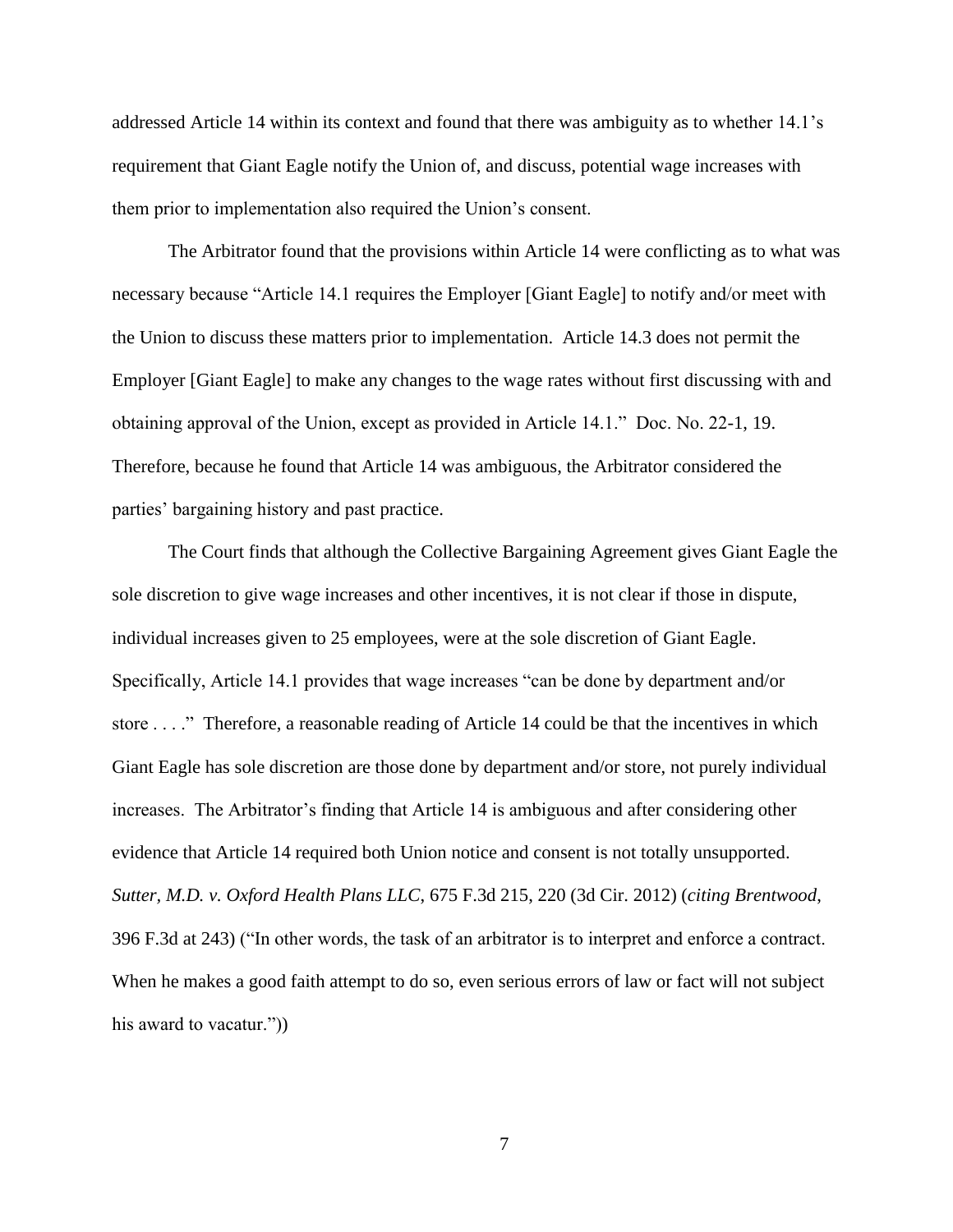The Arbitrator specified that he was considering whether Giant Eagle had to notify the Union and obtain its consent for these individual raises and provided his interpretation of Article 14 as support. A further explanation is not necessary. *See United Steelworkers of America v. Enterprise Wheel and Car Corp.*, 363 U.S. 593, 598 (1960) ("Arbitrators have no obligation to the court to give their reasons for an award."). The Arbitrator did not "rewrite the Labor Agreement" as Giant Eagle argues, but rather, interpreted Article 14 and what it required Giant Eagle to do prior to the wage increases. See Doc. No. 31, 1.

The issue before this Court is not which parties' construction of Article 14 it believes should apply to the dispute, but rather, whether the Arbitration Award should be vacated, which both parties concede is a very demanding standard. *See Brentwood*, 396 F.3d at 240 (An arbitration award will not be vacated "even if we find the basis for it to be ambiguous or disagree [] with with [the arbitrator's] conclusions under the law."). The Court does not find that the Arbitration Award has "no support in the record for its determination or . . . it reflects manifest disregard of the agreement, totally unsupported by principles of contract construction." Therefore, the Arbitration Award will not be vacated on the grounds that it contradicts the Agreement. *Exxon Shipping Co. v. Exxon Seamen's Union*, 993 F.2d 357, 360 (3d Cir. 1993).

### **B. The Arbitrator Did Not Exceed the Scope of His Authority**

Giant Eagle contends that the Arbitrator improperly decided the issue of whether Giant Eagle was required to both notify the Union and obtain its consent prior to implementing the wage increases in question. Doc. No. 24, 17. Giant Eagle contends that, prior to the hearing, the Union only complained of the lack of notice of the wage increases, rather than its right not only to receive notice of wage increases, but to veto them. Id. at 18.

8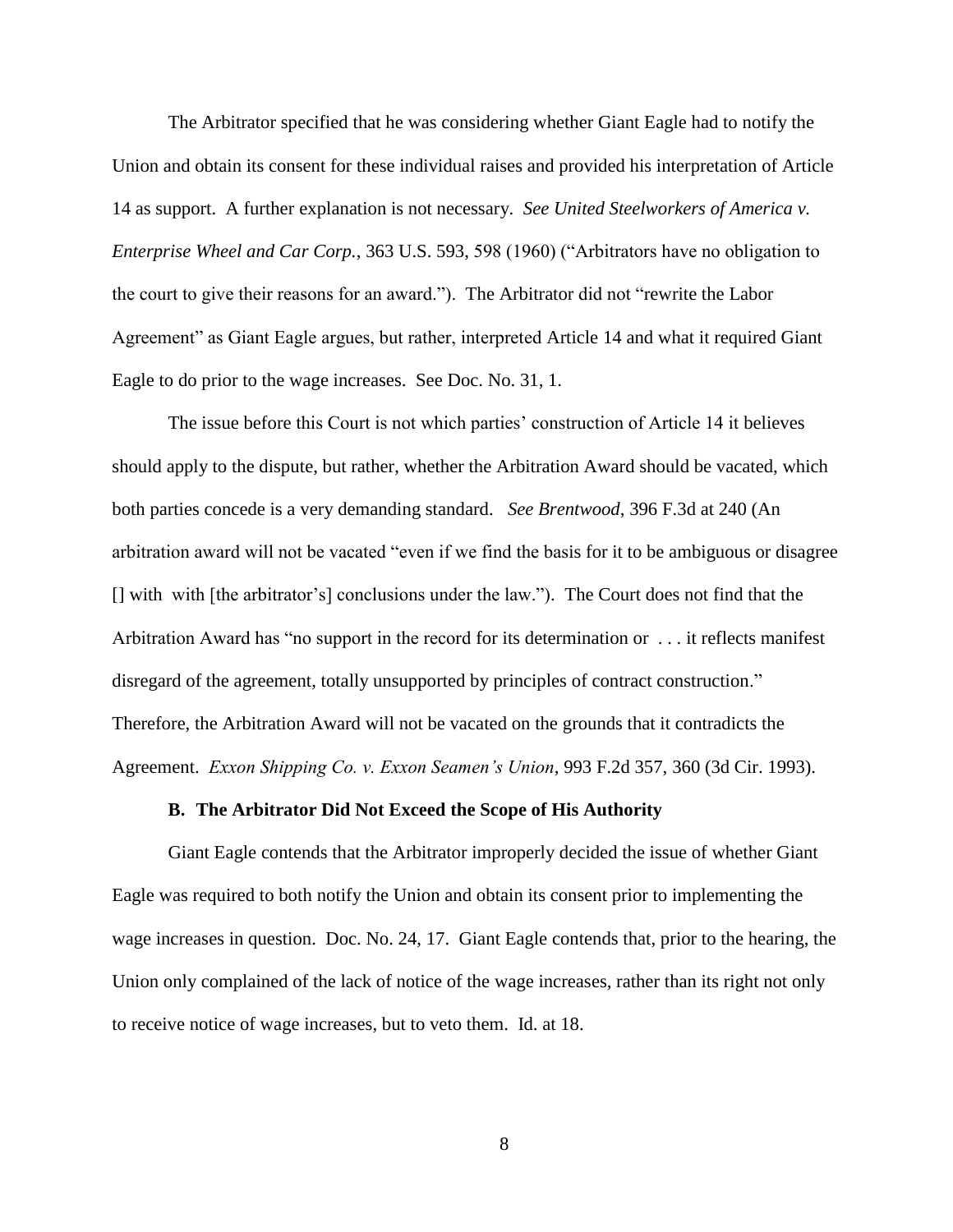According to the United States Court of Appeals for the Third Circuit, arbitrators exceed their powers, when their award cannot "be rationally derived from the agreement between the parties or from the parties' submission to the arbitrators" or when the award is "completely irrational." *Ario*, 618 F.3d at 287. The Court does not find that this standard is met.

First, the Arbitrator's decision was rationally based upon the Union's submitted issue, which is as follows:

Violation of Contract Article: 14 and Appendix A Brief Explanation/Details: Company failed to notify union in regards to granting higher rates of pay for less senior members. Additionally, there has been a lack of response from the Company during my investigation of this issue.

Doc. No. 26-4. The Arbitrator found that Giant Eagle's actions in failing to notify the Union prior to granting pay increases, and therefore necessarily failing to seek the Union's consent (which he found required by Article 14), violated the Labor Agreement. This finding is rationally based upon the scope of the issue before the Arbitrator, which incorporates Article 14 in its entirety.

Secondly, the Court finds that the Union's submitted issue: "[w]hether the Employer violated 14.1 of the Labor Agreement by giving individual employees wage increases without obtaining the approval of the Union, and if so, what is the remedy?" in its post-hearing brief included both notice and consent. Doc. No. 26-6, 1. Post-hearing briefs were agreed upon by the parties to be in lieu of oral closing arguments. Doc. No. 22-1, 3. The Arbitrator closed the record following receipt of the briefs. Id.

The Court finds that the Arbitrator was within the scope of his duties to determine whether Article 14 required notification and Union consent based upon the Union's submitted issue and his reading of Article 14. Therefore, the Arbitrator's decision will not be vacated on this ground.